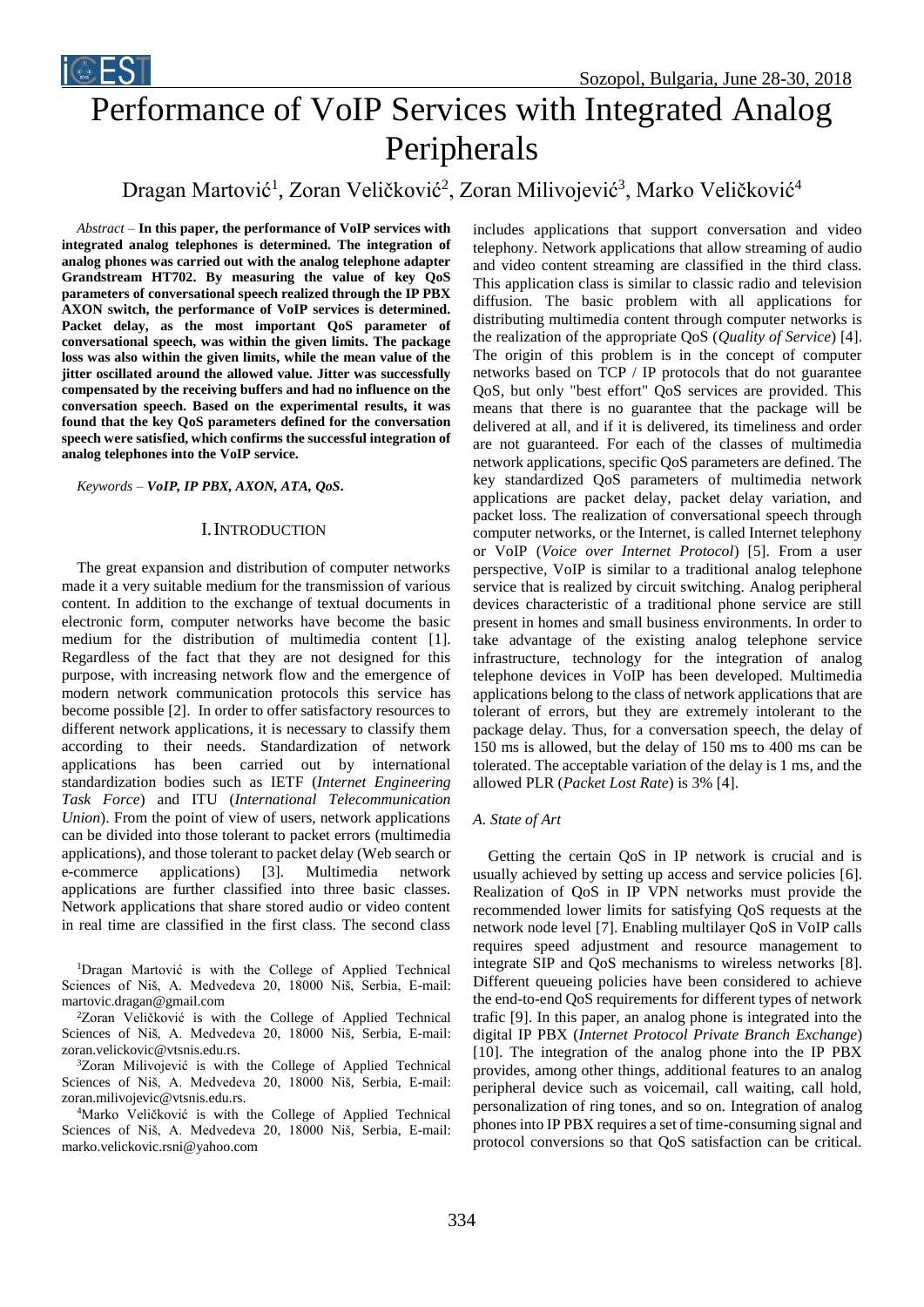

This paper discusses the performance of VoIP services in which analog peripherals ATA (*Analog Telephone Adapter*) are integrated. In the experimental part of the work, the Grandstream HT702 ATA device was used [11], which allows the analog telephone to be connected to the digital IP network. The Grandstream HT702 conducts the conversion of one communication protocol (analog) to another (digital) and vice versa. In the terminology of the ITU-T ATA, the Grandstream HT702 is a gateway that provides two-way communication in real time. The measurement of the parameters of the VoIP application was carried out in the AXON IP PBX realized in the local computer network. The AXON IP PBX central software phones are directly integrated through the network interface, while the integration of analog phones uses the Grandstream HT702 ATA device. The key QoS parameters for the conversational speech connections made between all terminal devices are measured. For this work, it is important to analyze the QoS parameters lured by communication between software IP phones and analog telephone devices. Using the open-source *Wireshark* software package, measurements were made and the results obtained were presented.

The second section describes the need to integrate analog telephone devices into the IP PBX central. A basic overview of the basic characteristics of the AXON central is given, its web interface is described and the basic characteristics of the used ATA Grandstream HT702 are shown. The third section describes the test environment and shows the obtained QoS results. The experimental results are compared with the target values of QoS and certain performance of VoIP services within the AXON IP PBX. In the fourth section, appropriate conclusions were drawn based on the experiments carried out and certain recommendations were given.

# II. INTEGRATION OF ANALOG TERMINAL DEVICES IN IP PBX

The integration of analog terminal devices - analog phones or FAX devices - provides several business benefits to the IP PBX network platform. The basic benefit of integrating multiple communication networks into one is to reduce costs. Combining multiple business communications networks into one convergent network infrastructure greatly reduces capital costs, cabling costs, and operational costs associated with managing separate network infrastructures. New business opportunities by combining network data with voice calls are obtained. In this way, an integrated information exchange system is formed which saves time and enables more efficient decision making. The telecommunications industry has many years of experience in IP voice integration in traditional analog networks. It is estimated that organizations save 30% to 40% on costs associated with long distance communications [12]. In addition, significant savings are realized on administrative costs and costs related to maintenance of equipment. Integrated network services use a single network architecture to simplify system maintenance and upgrading. From the standpoint of modern users, the characteristics of analog terminal devices are very limited. In order to improve the functionality of analog

## Sozopol, Bulgaria, June 28-30, 2018

terminal devices - standard analog telephone devices, and at the same time utilize the existing network infrastructure, they can<br> $\boxed{\Box_{\text{Acon Virtual PEX}}}$ 



Fig. 1. Web interface of Axon IP PBX

be integrated into digital PBX telephone exchanges. In the telecommunications industry, the term IP PBX is a private telephone exchange using a TCP/IP protocol for managing telephone calls through a computer network.

The integration of the analog phone into the IP PBX provides additional features to an analog terminal device that is implicit in digital exchanges. Some standard IP phone functions cannot be easily implemented, while others can not be implemented at all because of the hardware limitations of the analog phones. IP PBX enables multimedia communication as well as the communication of sending simultaneous messages between two or more participants over the Internet or other compatible networks. They are mostly used by small and medium-sized enterprises, but they can also be found in large multinational corporations. IP PBX can exist as a physical hardware or just as a virtual software realization. In addition, it is possible to connect to the public telephone network PSTN.

In this paper the IP PBX of the company "*NCH Software*" was used [13]. Axon is a virtual IP PBX software designed to manage phone calls in a business environment or at a call center. AXON IP PBX is installed on a PC and supports up to 64 phone lines, as well as an unlimited number of extensions. AXON IP PBX works as a fully equipped telephone exchange that connects telephone lines and extensions using state-of-theart VoIP technology. AXON offers all the usual features of a traditional PBX as well as routing all calls within the company. For the setting and controlling of the AXON switch, the Web interface shown in Fig. 1 is realized.

#### *B. Analog Telephone Adapter Grandstream HT702*

In order to integrate analog terminal devices into the digital IP network, the Grandstream HT702 analog telephone adapter (*Analog Telephone Adapter*) (Fig. 2) is used in this work. Analog telephone adapters are devices for connecting traditional analog phones, fax machines and similar user devices to a digital telephone system, or to a VoIP telephone network. An analog telephone adapter's digital interface usually



Fig. 2. Interfaces of ATA HT702 for connection from one side to the LAN, and on the other side, to analog terminal devices.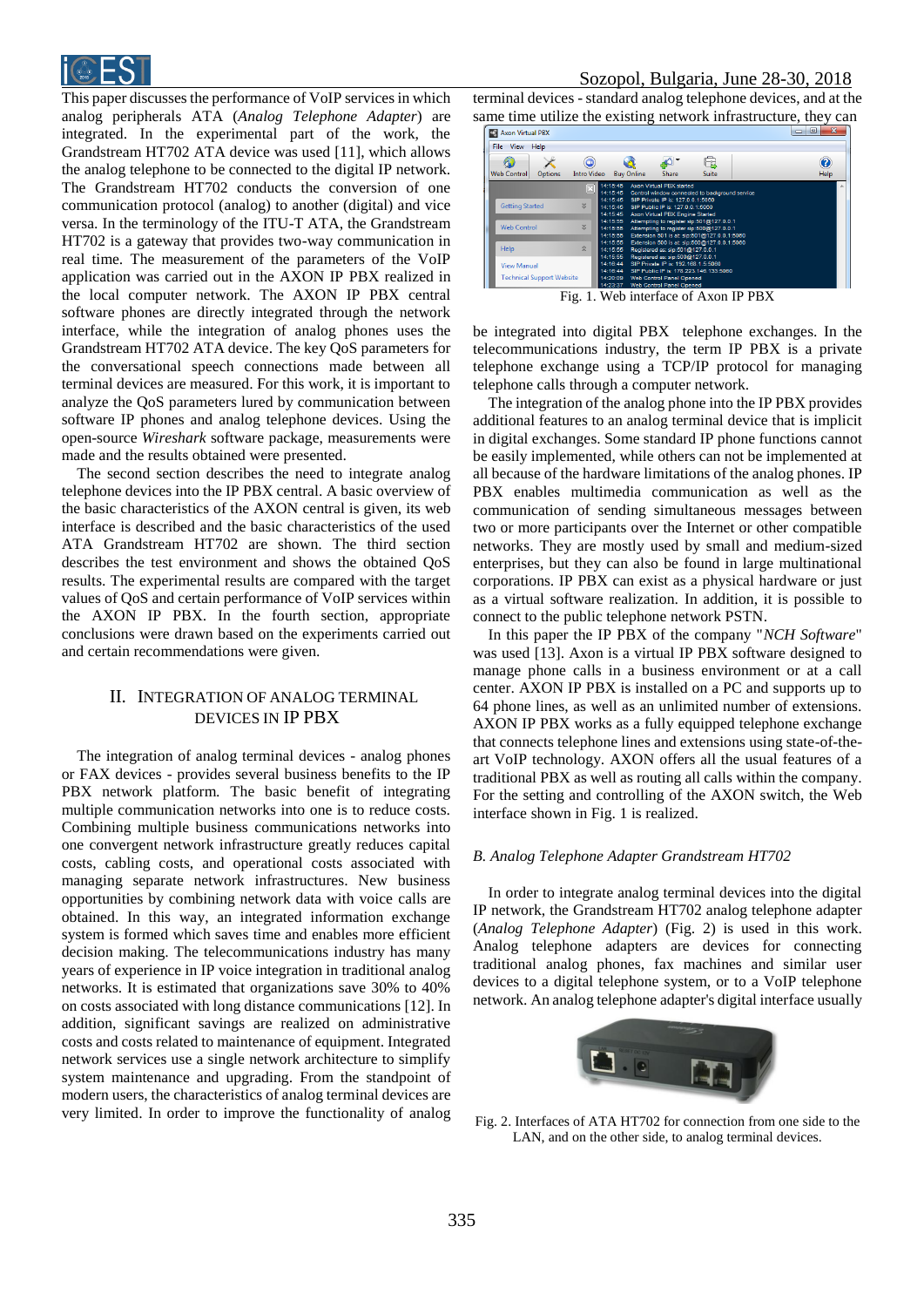# Sozopol, Bulgaria, June 28-30, 2018



Fig. 3. Example of configuring the ATA HT702 FXS port 1

contains an Ethernet port for connecting to an IP LAN (Fig. 2). ATA communicates with the server (in our case with the AXON IP PBX) using one of the protocols H.323, SIP, MGCP (*Media Gateway Control Protocol*), SCCP (*Signaling Connection Control Part*) or IAX (*Inter Asterisk eXchange*). When an ATA is used to integrate an analog telephone, it encodes / decodes audio signals using one of the standard voice codecs such as G.711, G.729, GSM (*Global System for Mobile Communications*) and iLBC (*Internet Low Bitrate Codec*). The HT702 supports SIP signaling protocols for the VoIP network used in the experimental work. The ATA Grandstream HT702 is fully compatible with the industry-standard SIP standard and works with all compatible devices. Some of the features of the ATA HT702 are comprehensive support in the form of a callout for outgoing calls, G.168 echo cancellation, VAD (*Voice Activation Detection*), CNG (*Comfort Noise Generation*), hiding packet loss PLC (*Packet Loss Concealment*), etc. The HT702 has two RJ-11 FXS (*External eXchange Station*) ports for connecting to analog terminal devices such as analog phones or FAX machines (Fig. 2). ATA communicates directly with AXON IP PBX, and does not require additional hardware or any additional software. The Web interface for setting and managing ATA and a SIP environment is shown in Fig. 3.

#### III. EXPERIMENTAL ENVIRONMENTS

The experimental part consists in establishing telephone connections between software and integrated analog phones in the LAN through the AXON IP PBX [14]. A LAN is formed around a router that connects the wired and wireless part of the network as shown in Fig. 4. Measured QoS parameters for all performed experiments are shown in Tab I. QoS parameters are named according to [4]. The open source software "Wireshark" was used to measure the QoS parameters of realised VoIP traffic on the network. The DHCP (Dynamic Host Configuration Protocol) server is activated on the router so that all network components are assigned the appropriate IP addresses. Most available ATAs on the market have similar characteristics. The HT 702 model of Grandstream was available to us. Grandstream HT702 is assigned an IP address through which it can communicate with other network components. An analog telephone device is connected to one FXS port of the ATA HT702 device while the analog cordless

telephone is connected to another. On FXS ports can be connected both analog dial phones and analog phones with



Fig. 4. Axon IP PBX with integrated analog telephones by ATA Grandstream HT702

DTMF dialing. An analog FAX machine can be connected to one of the FXS ports. All computers in the network are running Windows, and an AXON IP PBX telephone exchange is installed on one PC. All analog and software telephones from a local computer network are registered at the AXON telephone exchange before making telephone connections as required by the SIP protocol. NCH Software's Express Talk software phones have been installed on all network scanners so each of them can be used as a terminal device. In fact, each one of them can start and accept the call. Also, from each analog phone, it can be established, that is, accept a telephone connection with software phones. Fig. 4 shows a local computer network where the experimental part of the work is performed. Fig. 5 shows the interaction between the analog and the software telephone during the establishment, duration, and termination of the connection to the already known - received IP address (the phase of receiving the caller's IP address is not shown in Fig. 5). The provision of caller IP addresses is the task of the SIP protocol, which is used in the experimental part of this paper. In this case, the AXON IP PBX has the role of a SIP proxy that provides the current IP addresses of the users. Before any connection is established, it is necessary to perform SIP registration on AXON IP PBX of all software or integrated analog phones. Before any connection is established, it is necessary to perform SIP registration on AXON IP PBX of all software or integrated analog phones.



Fig. 5. Establishing a call to the known IP address between the analog phones integrated with the ATA H702 in the VoIP system.